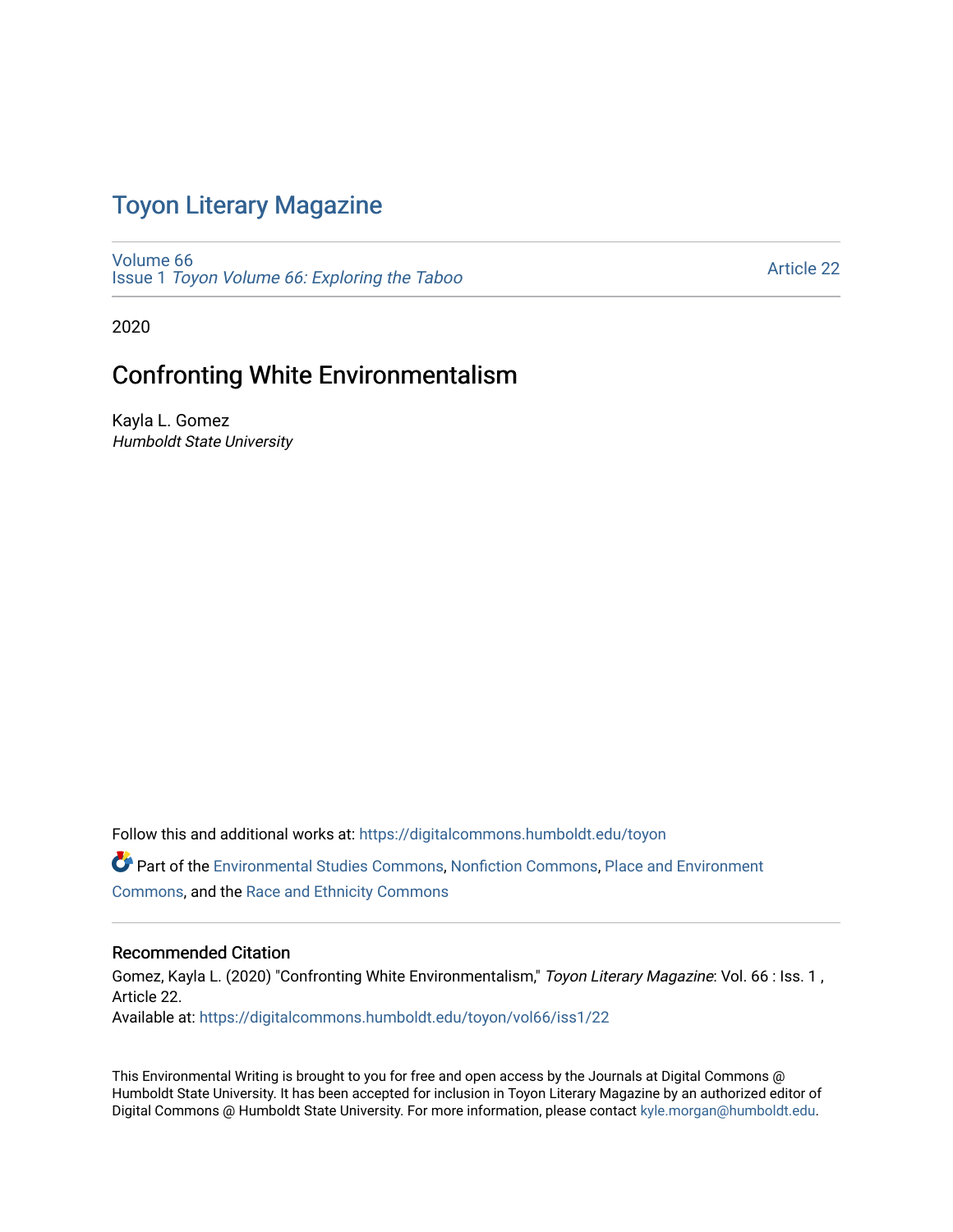# **Confronting White Environmentalism**

*Kayla L. Gomez*

Every evening, no matter what happened that day, I sit and talk with my partner about how our days went. We start each conversation with the same guiding question: What was the peak and what was the pit? It always differs; the peak has varied from being assigned as design editor of their department's journal to only taking 40 minutes to find a parking spot instead of an hour, whereas the pit has varied from getting just one question wrong on a quiz to a loved one dying.

Since the semester started, I began to notice that days ruled by 'the pit' have been occurring more frequently. I was getting annoyed easier, I honed in on the little things, and I would essentially catastrophize the entire day. It wasn't anything extreme, but it was enough to force me to take a step back and evaluate what was happening. Why am I angry? What is the root of this issue?

One day, my partner and I were grocery shopping. I'm Mexican and Central American and he's Chicano; we both have brown skin (his being much darker than mine), so it's not uncommon for us to be glared at, or get an occasional temporary stalker as we walk down aisles. This grocery trip, however, was noticeably more hostile than usual ones. Upon entering the store we were greeted by a white man in a MAGA hat standing with his arms crossed by the door (he didn't work there), periodically followed as we walked around by white employees, and treated to some lovely scowls from the white cashiers who were smiling only a second ago at the beautiful white couple checking out before us. When we finally returned to the car, we both breathed heavy sighs of relief and expressed how horrible that experience was. We felt an amalgam of emotions: fear, embarrassment, shame, anger, confusion, out of place. During the car ride home, I began reflecting on these emotions more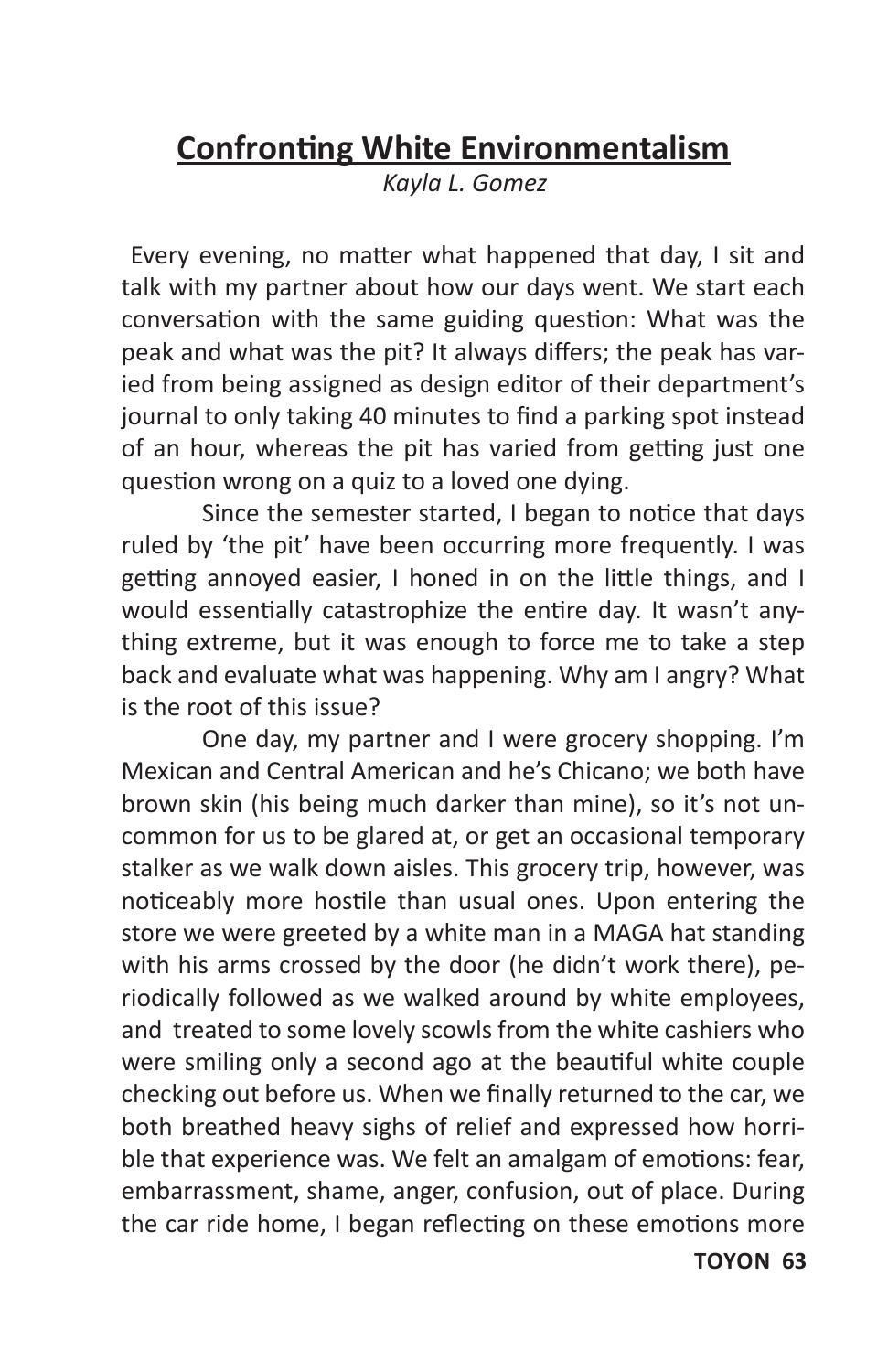deeply. I replayed every microaggression that occurred and how each had affected me, weighing heavier and heavier as they built upon themselves.

While in this reflection, I began to realize that the weight felt by my experience at the store was similar to the weight that has been sinking my daily pit deeper and deeper since the school year began. In all honesty, I was confused. I was an undeclared major last year and had been yearning for a sense of place within the University when I fell in love with the Environmental Studies major. Now, I take classes with wonderful professors and I am feeling the most enriched in an educational setting than I ever have been before. The program is great, my peers bring interesting and new perspectives, and the discussions are powerful; I genuinely love learning, getting the education I came for, and being in an academic setting. Overall, school has been great so far. Why, then, has this weight been getting heavier with each passing day?

I woke up one day and felt out of place. It was cool and foggy, as Humboldt County tend to be, a stark contrast to where I grew up in the Coachella Valley (affectionately dubbed 'the desert' or 'the valley'' by locals). A desert in every sense of the word, what it lacks in flora and fauna (to the untrained eye) it makes up for in the rich and beautiful culture that roots itself throughout the valley; a culture built by artists, immigrants, the Native tribes who exist there to this day, and the locals who know every back road in the area. While I love Humboldt County and all that it has offered and given to me, there are days when I remember what home was and compare that to what it currently is. By no means do I believe one is better than the other, but when I'm walking around the valley I see a community that represents me, welcomes me with open arms and makes me feel at home; this doesn't happen often when I'm walking around Humboldt County. I looked at my partner sleeping beside me, saw home in his skin and felt back in place.

**64 TOYON**  I went to class that morning and began to feel out of place again, only this time it felt different. As my classmates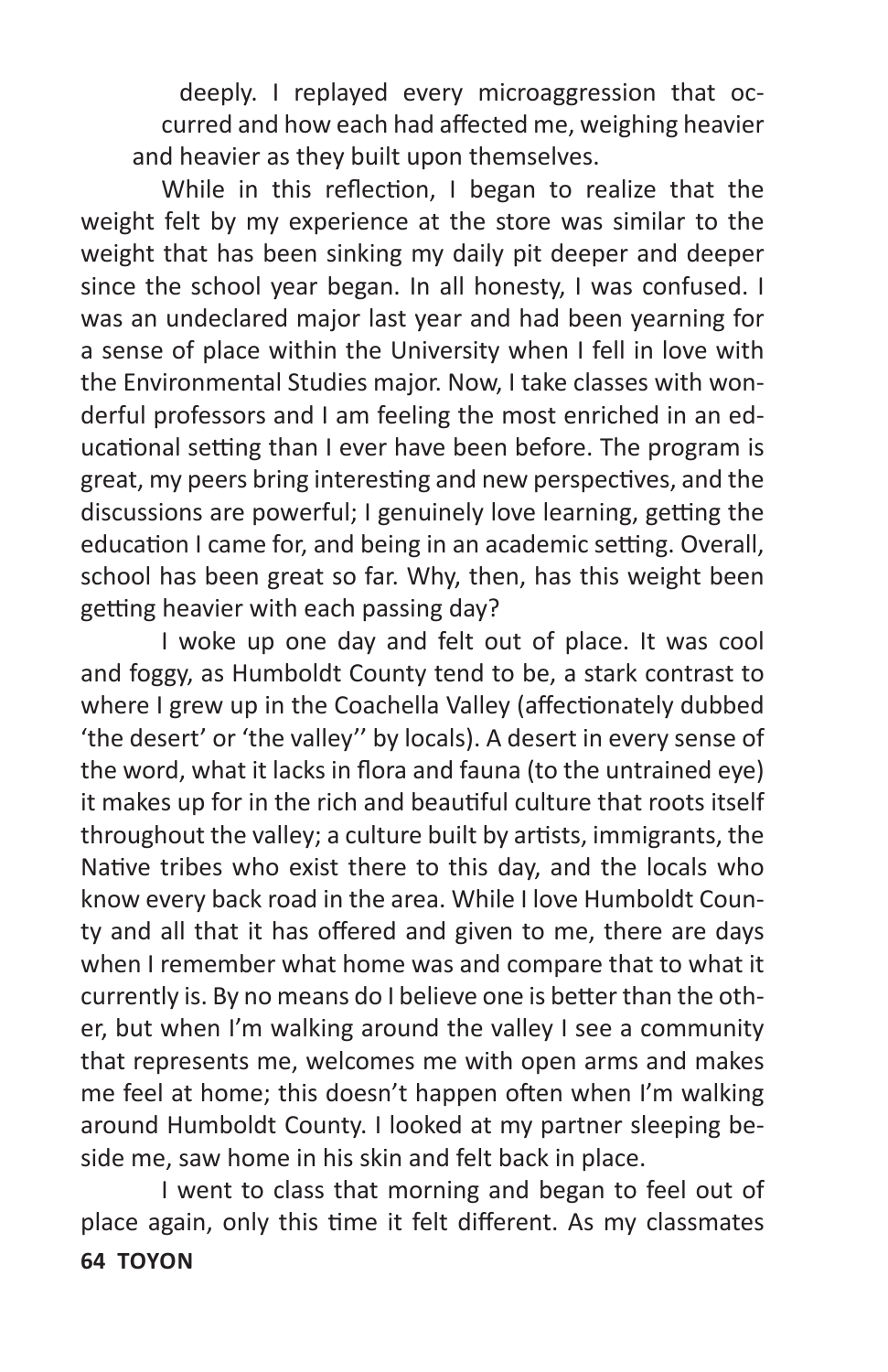trickled in, I began to realize I was one of three nonwhite people there. According to the 2018 Census, the population of Hispanics and Latinos in Humboldt is 11.8%. While roughly 12% may be enough for Humboldt county, it was extremely jarring to me. Throughout my full day of classes, I took note of how many white people were in the room. I felt more and more out of place and began to think about the implications of this observation. These classes were full of discussions about the climate crisis and movements being pushed by the youth; movements led by youth-of-color prioritizing justice, intersectionality, and reframing; movements asking for clean water, clean air, and accountability. How funny, I thought, that these youth-of-color who have probably been fighting for justice their whole lives are being presented as a radical change in what environmentalism looks like. Which begs the question: What do environmentalists look like?

When you think of environmentalists, who do you imagine? Do you think of the environmentalists who came before like Rachel Carson, Henry David Thoreau, or Aldo Leopold? Or do you imagine Julia 'Butterfly' Hill, David Attenborough, or Greta Thunberg? Perhaps your local homesteader? Now think of environmentalism; what do you imagine? Do you imagine a mass demonstration? Maybe you think of the 1970s Earth Day demonstrations, the Climate Strike, or the U.N. Climate Conference. When you think of environmentalism, is the main color in your mental picture white?

I do not want this perspective to be misconstrued as an attack against white people. This is, rather, meant to question why we tend to view the concept of whiteness as what is typical. While white people tend to hold this viewpoint more (whether they mean to or not), it is still present in communities of color. It's why people of color are referred to as being 'surprisingly well-spoken' by their white colleagues and consequently told they are 'speaking white' by their own family members. It's why brown and black girls feel ugly for not having rosy cheeks or colored eyes, or why skin lightening cream is so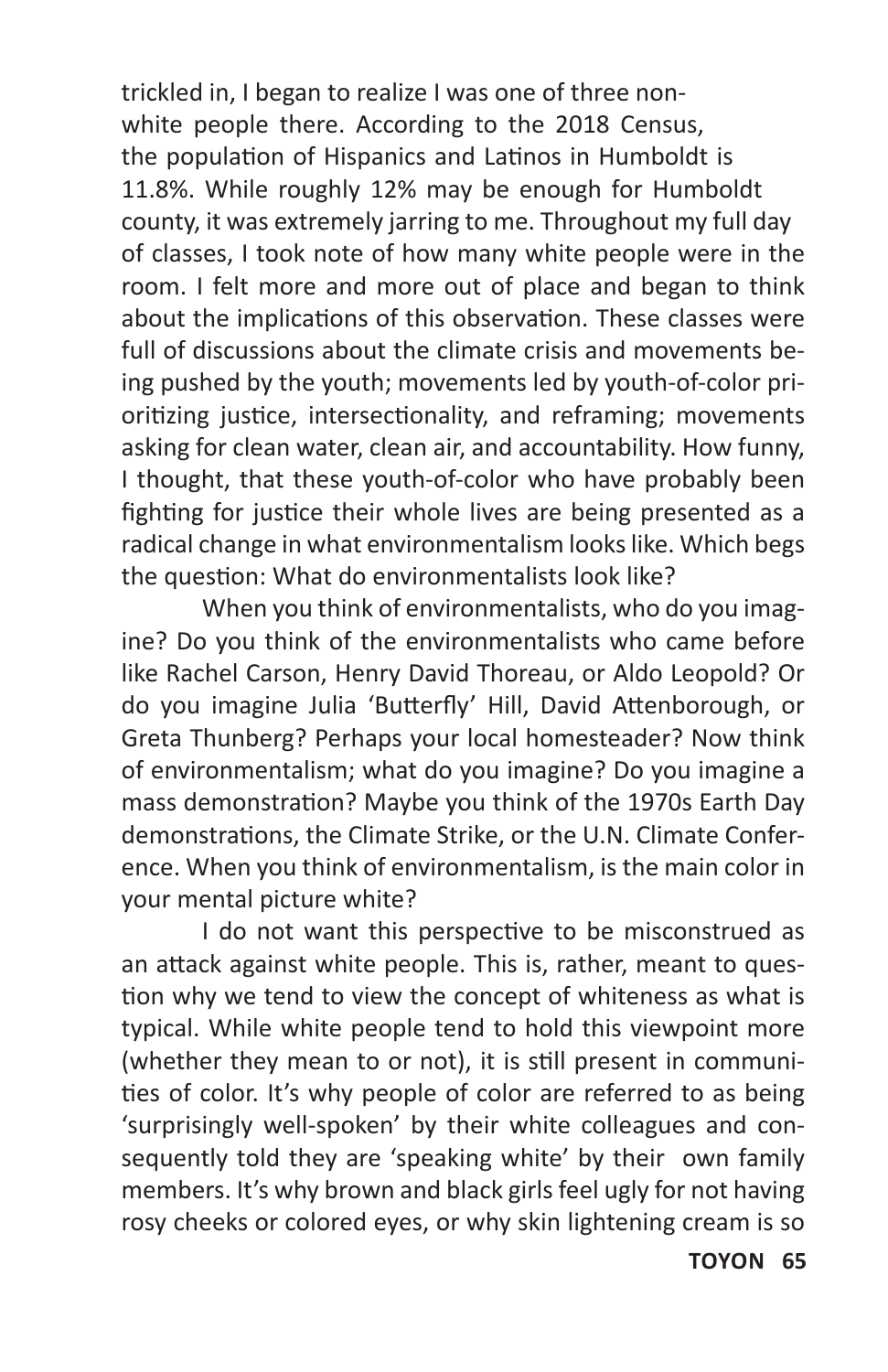popular among non-white people. It's why television in Mexico is filled with light-skinned actors despite this not accurately representing the viewership. It's why the history taught in classes hones in on the waves made by the founding fathers, but never seems to focus on the indigenous people whose societies were far more advanced than we are taught. This view is what leads to divisiveness in academia, the beauty industry, media, history and more.

I realized recently that this is what leads me to feel out of place in my major. The concept of whiteness being the norm followed me from the grocery store to school. No matter the setting, it's impossible to escape the assumptions made about you. I will never fit into what many of my own peers view as an environmentalist because I am not a white environmentalist. I can't afford to consistently shop locally, make the transition to a fully vegan diet or miss work to attend climate strikes and climate 'die-ins', therefore I am not a dedicated environmentalist. I advocate for clean water, clean air, and justice for our communities of color, therefore I am a social justice activist and not a true environmentalist. My identity and experience as a person-of-color living in America merely lends itself as a racial and environmental justice perspective in Environmental Studies. I am brown therefore I am not an environmentalist; I am a racial perspective. I will not be reduced to a token perspective; I am an environmentalist.

I rebuke the gospel preached by mainstream environmentalism, which claims that we need to focus our attention solely on repairing the environment and saving species by using reusable straws and adopting minimalist zero-waste lifestyles. To focus our attention on this cause removes mankind from nature by perpetuating the thought that we are not part of the ecosystem or among the species that need saving.

I rebuke this unspoken system of environmentalist 'brownie points' earned by how many protests you attend. To measure your dedication to the cause in this way overlooks the privilege it takes to be able to participate in such events.

#### **66 TOYON**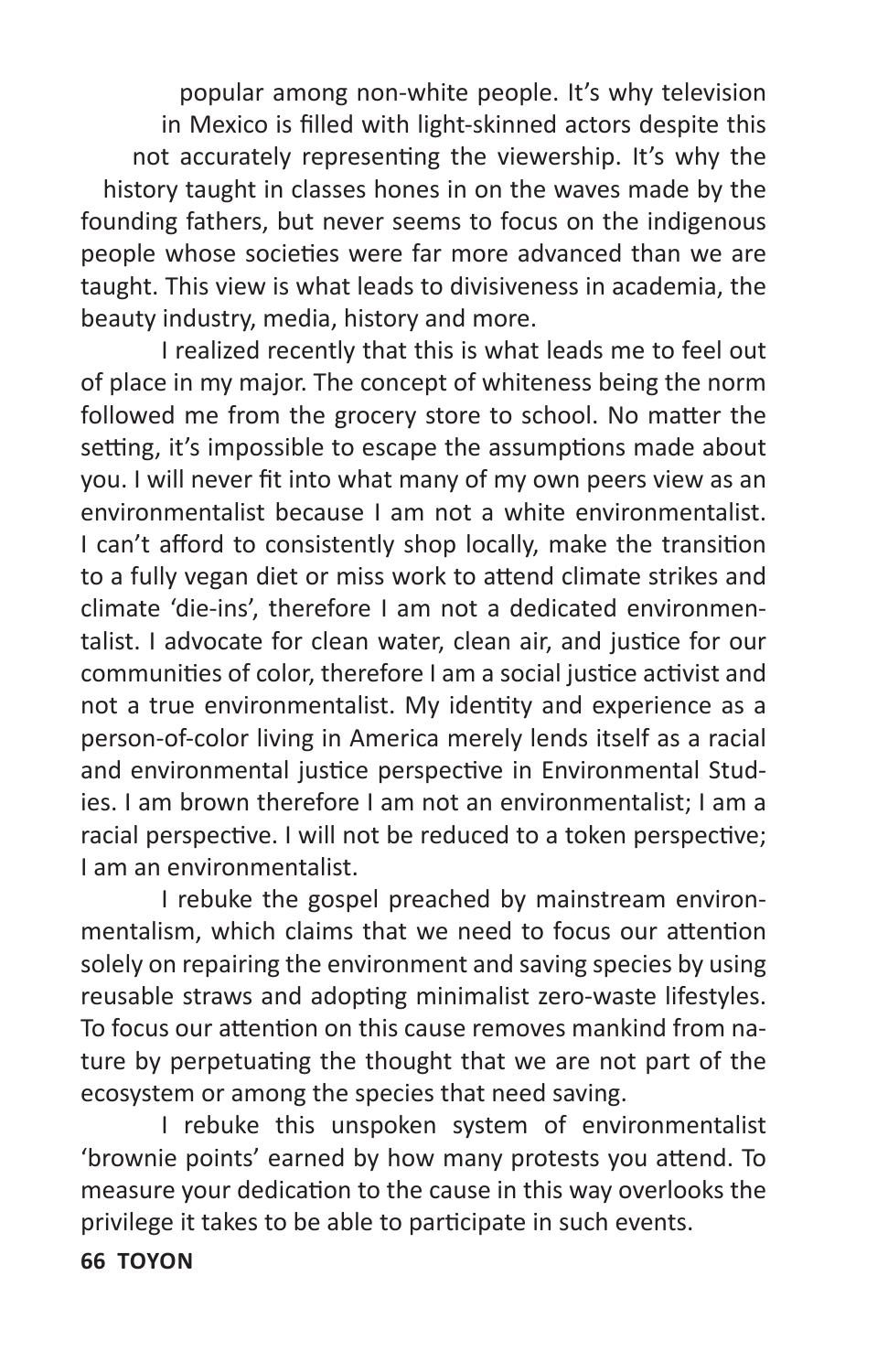I rebuke the predisposed notion of what an environmentalist looks like. To envision an environmentalist and only come up with white faces grotesquely overlooks the work of Dolores Huerta, Leanne Simpson, Vandana Shiva, Wangari Maathai, Chico Mendes, and many, many others.

How, then, can we become better environmentalists? First, we must remember the history of the environmentalist movement. Whether we want to admit it or not, it is rooted in racism. The institutions of environmental power were created by white men and are dominated by white people. There is a reason brown and black voices, who have been begging for justice for decades, are not as stressed in environmental education of all levels. There is a reason these voices were silenced. It was not accidental, nor was it just a result of time.

Second, we must not view brown and black voices as mere perspectives. While I may not speak for all brown and black people, having my thoughts labeled as a 'colored perspective' makes me feel like a token. Labeling my ideas this way separates them from the core issues at hand. It creates further divisiveness in academia and is not appropriate in the context of intersectional environmentalism, which leads me to the third way we can become better environmentalists…

We need to reframe what baseline environmentalism is. Limiting your vision of environmentalism to keeping the air clear, soils clean, and keeping the icebergs from melting in the name of solely preserving the flora and fauna, is cheating you and your fellow human out of justice. When you fight against the development of industrial sites in favor of clean air, can you not fight for both the flora and fauna as well as the communities of color whose children will develop asthma and other longterm health issues if all goes to plan? When you fight against the use of pesticides in the food we eat, can you not fight for the farmworkers who are forced to put their lives in danger of breathing in these chemicals to make a wage? When you bring awareness to the dangers of melting ice caps, can you make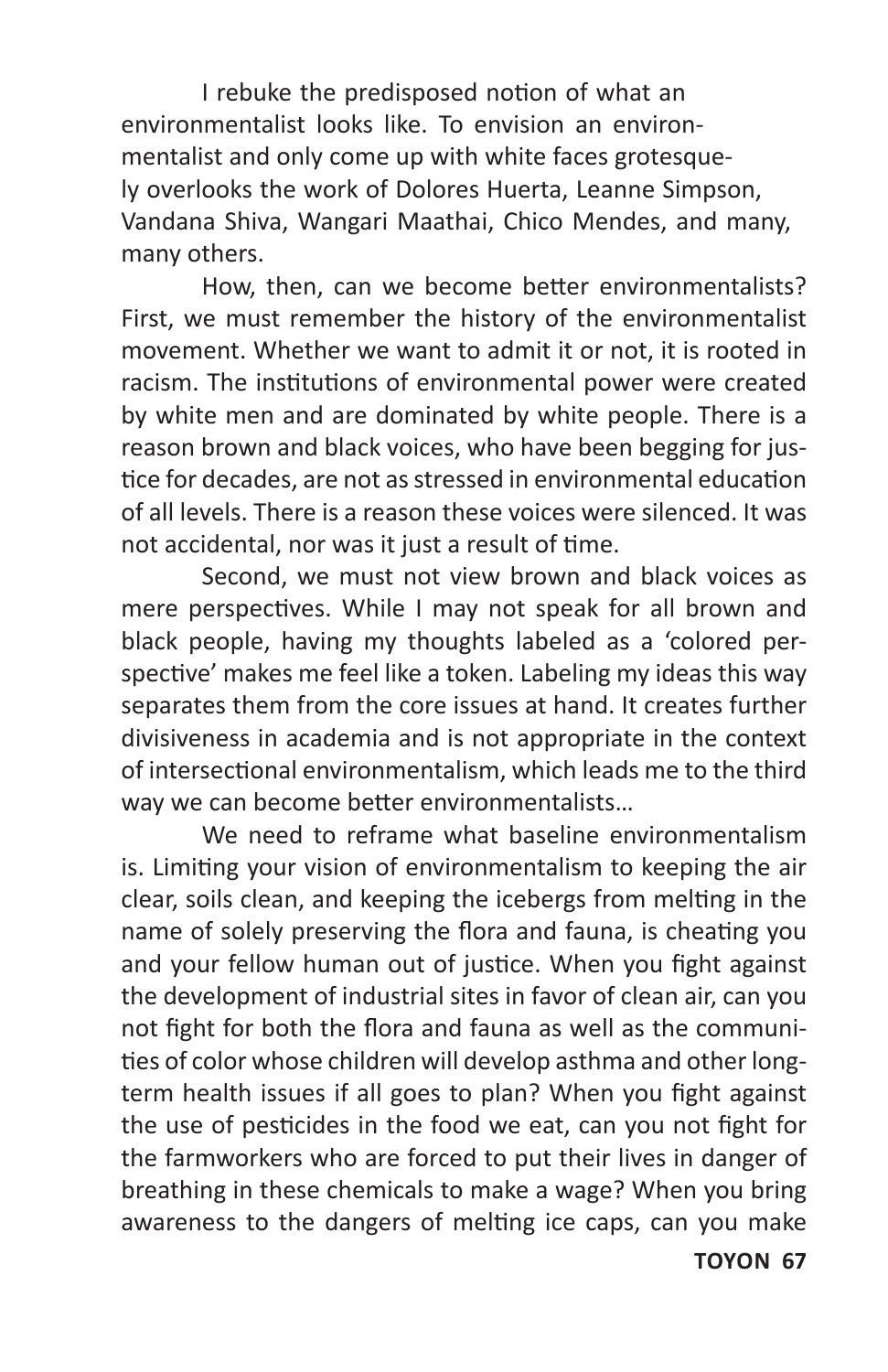your message include both the polar bears and the indigenous tribes who depend on sea ice to bring them food to hunt? Viewing environmentalism only as conservation is inhumane and shallow. Social justice is not separate from environmentalism. It is environmentalism.

Lastly, we need to destigmatize conversations surrounding race in the classroom. Environmental justice is not a new idea. It has had time to be explored, yet the conversations surrounding it never reach their true potential. Academia is a historically white area, and to ignore these conversations is to be complacent in the fight for inclusivity. Recently, we had a discussion about race and justice in one of my classes. Not many people spoke up or shared their thoughts, and I suspect it's because race is such a taboo subject. As a person of color living in America, I get scared to bring up race as I never want to make the wrong person angry; to some, this is good enough grounds to get hurt or killed. Contrarily, I've heard white peers say that they feel like they don't have a say in discussions about race; in fact, they have a huge part! We need to be honest about race. Do we ignore these important discussions because they are too touchy, or are they too touchy because they force people to confront their privileges? I am brown but I am not as dark as many of the people in my community. I benefit from white privilege, but not in the way that white people do, and I want to be forced to confront and discuss this in an academic setting. If we continue to dance around it, we only separate ourselves by race even further. We create a deeper 'us vs. them' ideology, which, as seen throughout history, only ends in fear and violence.

I don't want you, reader, to feel as though I am condemning the climate movement or the activists who are making waves in the fight for justice. Movement is still progress. I am grateful and excited to be living and aware in a time where I can see history happening before my very eyes. I do not, however, want the plights of brown and black environmentalists swept under the rug as they have continuously been over the course of time.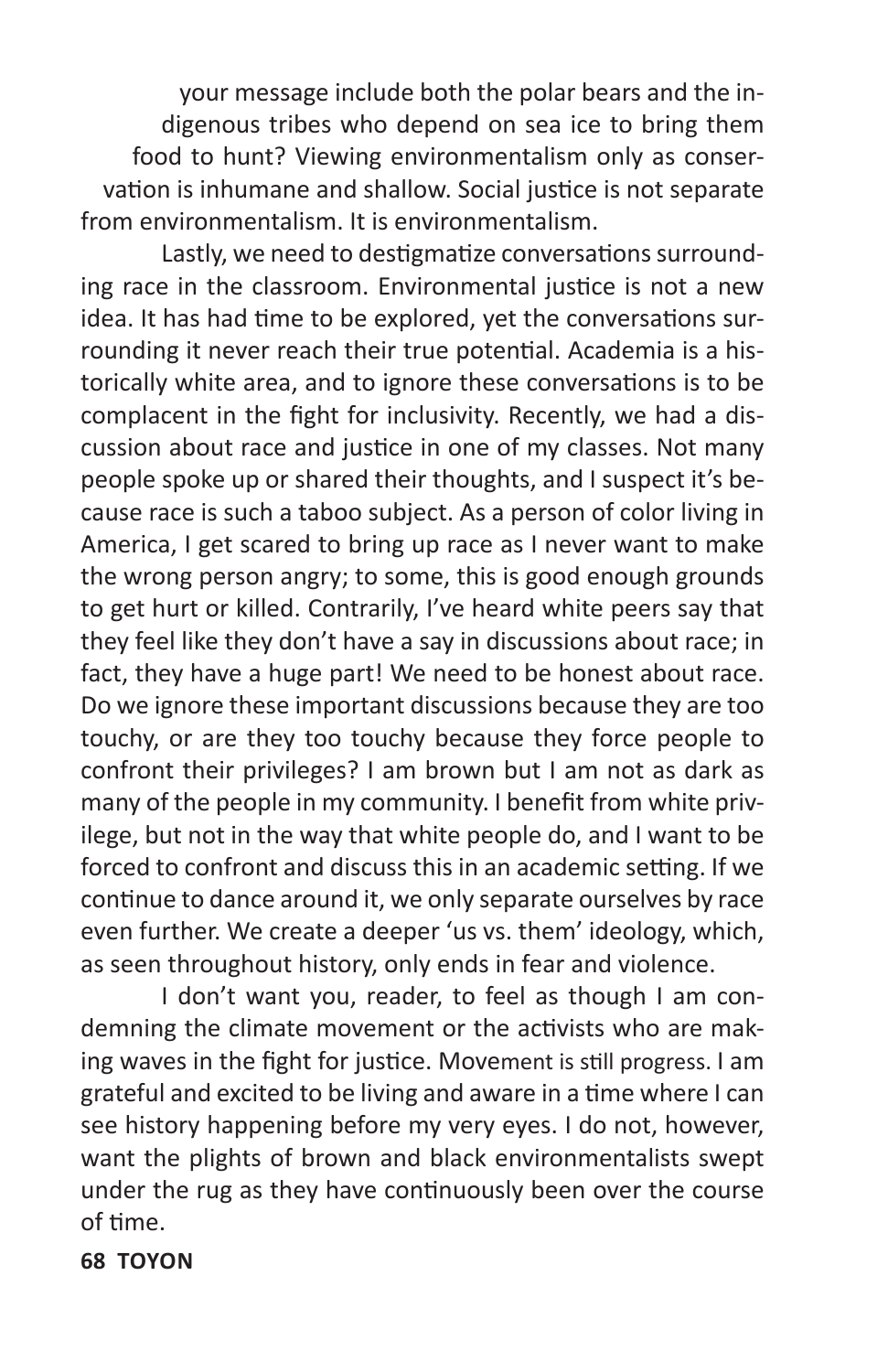I want us to be critical. I want us to question why the name on everyone's lips is 'Greta Thunberg', and not Xiye Bastida, Autumn Peltier, or Vic Barrett.

I want to feel as much of an environmentalist as my white peers who fit into the stereotype of a 'typical' environmentalist. I want my fellow peers of color and I to feel like we are not only a token perspective of environmentalism, but are core to the movement.

I place no blame on the program or the university, both of which preach inclusivity to their fullest extent. Instead, I call out the institutional and historical suppression of brown and black voices in the fight for justice of all kinds. I call out racism and unrecognized privilege. I call out us all for being too scared to have conversations about race. I understand that it is real and frightening. It has created violence and division in almost every aspect of society. But if race is a constant, why do we choose to ignore it?

By closing ourselves off to and limiting these discussions, we are cheating ourselves out of a future where inclusivity and intersectionality thrive and take precedence in all areas of our lives. If we want justice, we need to recognize and ask who the justice is really for.